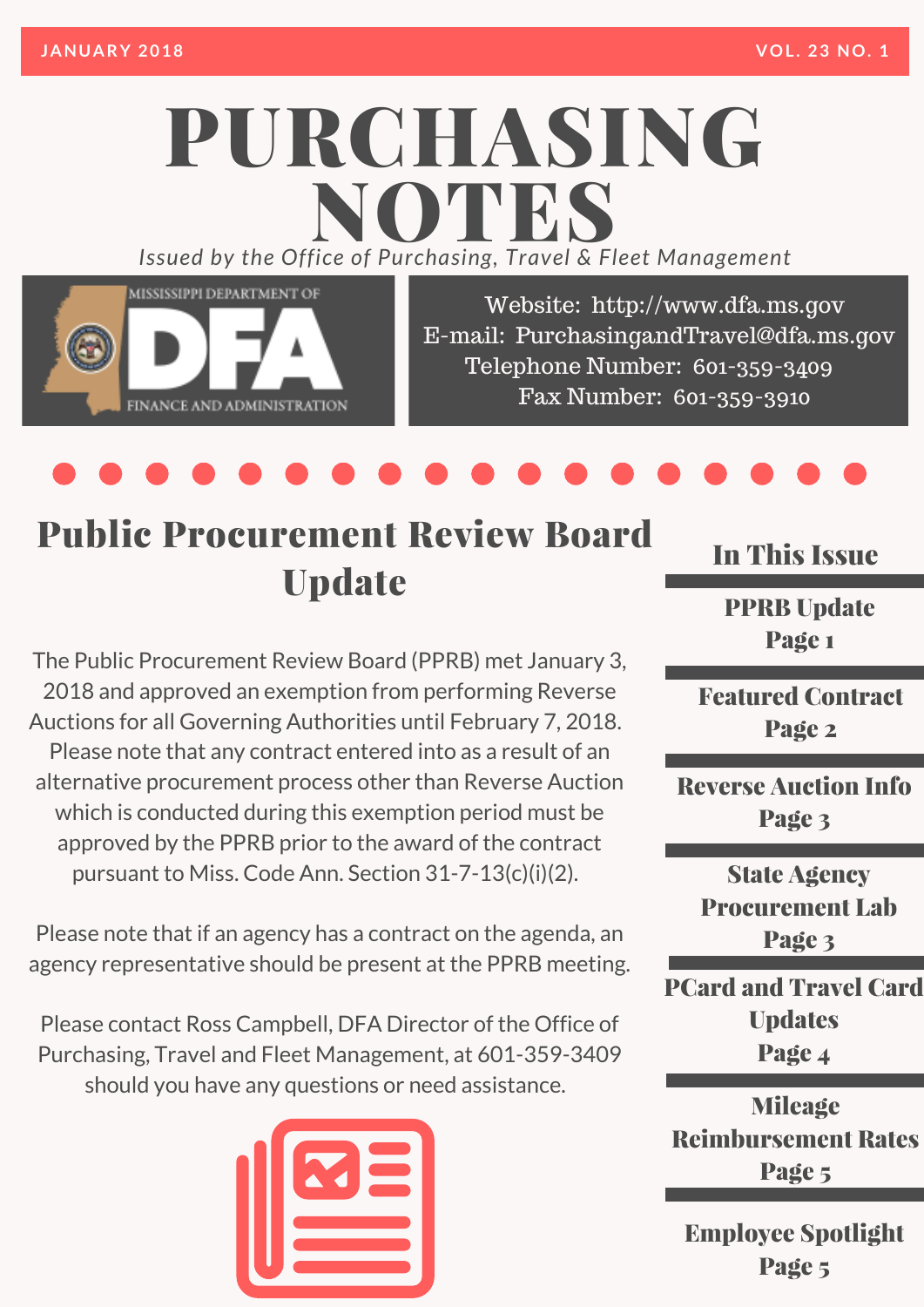#### Featured Contract **Electronic Bidding**

The State of Mississippi has awarded 5 contracts for Electronic Bidding Services. This contract is optional for local governmental entities in Mississippi to utilize and should not be used by state agencies. State agencies must use the State's Enterprise Resource Planning System, MAGIC, administered through DFA, for electronic bidding.

Local governmental entities using this award are not required to exclusively select a single contracted vendor. Local governmental entities using this award will not be required to select a contracted vendor for any minimum period of time. The services provided through this award are limited to the provision of electronic bidding services. Contracted vendors must offer electronic bidding services for procurements valued at \$50,000.01 and above.

House Bill 1106 revised Mississippi Code Section 31-7-13(c)(v) and requires local governmental entities to provide a "secure electronic interactive system for the submittal of bids requiring competitive bidding that shall be an additional bidding option for those bidders who choose to submit their bids electronically." The only exceptions to this requirement are for local governmental entities who are currently without available highspeed internet access and counties having a population of less than twenty thousand and municipalities having a population of less than ten thousand.

The 5 awarded vendors that have signed Agreements to be able to offer electronic bidding services through this award are:

- Central Auction House dba Central Bidding
- EASiBuy, LLC
- eSolutionsGroup Limited
- FedBid, Inc.
- Quest Construction Data Network, LLC



For more information about this contract, please visit:

[http://www.dfa.ms.gov/media/6245/instructions-for-use-memo-electronic-bidding](http://www.dfa.ms.gov/media/6245/instructions-for-use-memo-electronic-bidding-services-updated-2018-01-05.pdf)services-updated-2018-01-05.pdf

To report problems or to request assistance in the use of this award, please contact:

- Ross Campbell, Director of DFA OPTFM, at (601) 359-2004 or
- Ross.Campbell@dfa.ms.gov
- Lynn Ainsworth, ITS, at (601) 432-8150 or Lynn.Ainsworth@its.ms.gov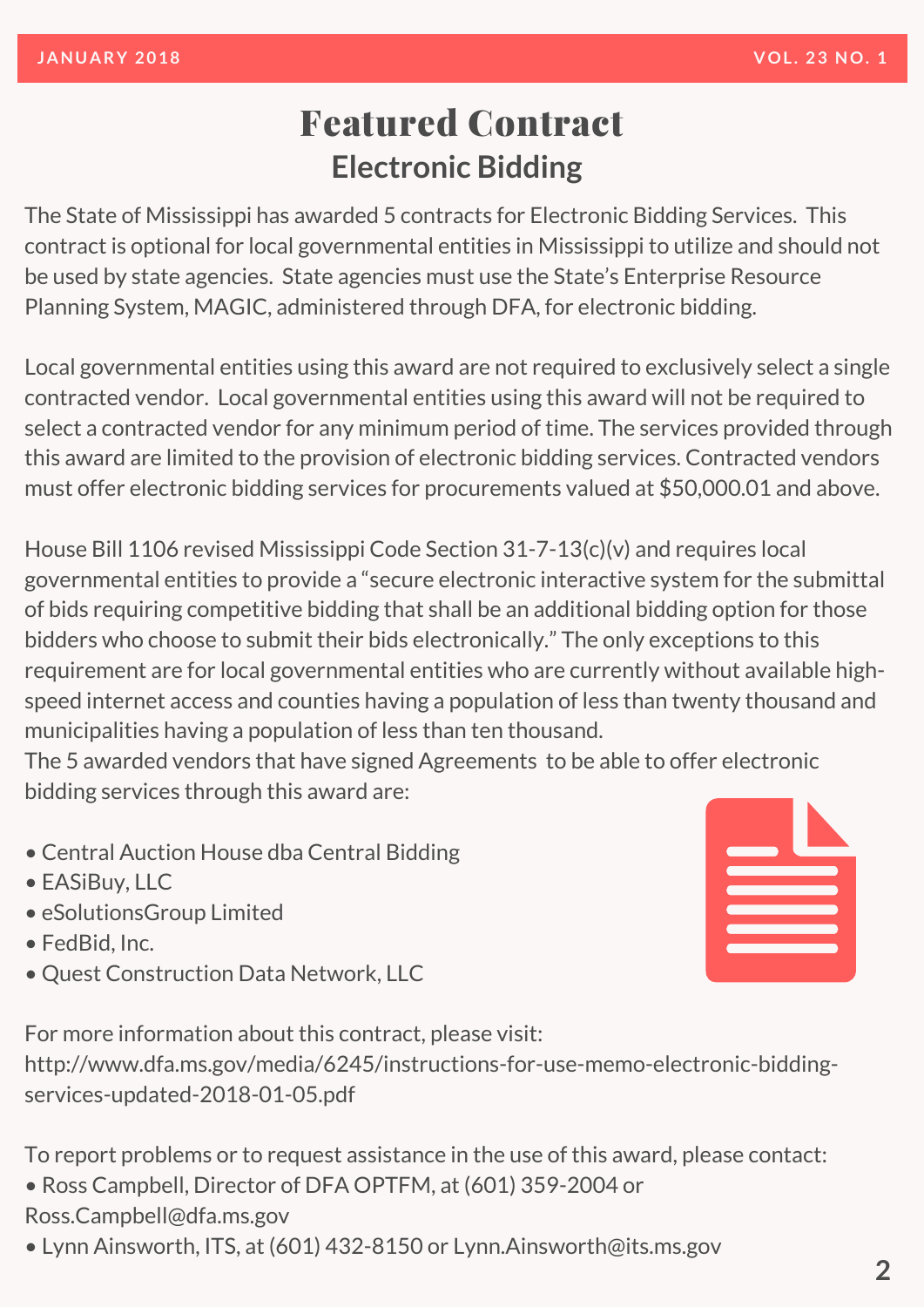### **Reverse Auction General Information**

While conducting reverse auctions to procure commodities, please be mindful that the element of the procurement cycle that has the most change is the primary method of procurement – which is no longer competitive sealed bid but is now reverse auction. All contract supplemental documents communicated to the vendor community including advertisements, specifications, general conditions, and addenda/amendments should be utilized and updated to reflect any reverse auction and/or electronic bidding key information.

The Office of Purchasing, Travel and Fleet Management has completed a General Conditions Template that can be utilized and updated to reflect any State Agency's or Governing Authority's specific information. This document outlines all conditions of which vendors looking to submit a bid for a procurement should meet. These conditions can be utilized by the entity to prequalify vendors that can participate within a reverse auction for the commodity the entity is seeking to procure.

This template can be found at: http://www.dfa.ms.gov/media/6276/general-conditions-reverseauction\_revised012218.pdf

## **State Agency Procurement Lab**

State agencies needing to perform Reverse Auctions in MAGIC may request assistance from DFA. The DFA Offices of Purchasing, Travel and Fleet Management (OPTFM) and Mississippi Management and Reporting Systems (MMRS) are collaborating to provide a Procurement Lab in a DFA training room.

OPTFM and MMRS personnel will be present at the event to provide procedural and technical assistance. The Procurement Lab will be available on a first come, first serve basis on Tuesdays and Thursdays at 2 p.m., beginning January 4, 2018.

To request use of the Procurement Lab and DFA personnel, please submit an email to the MASH help desk at mash@dfa.ms.gov. Requests must be received at least two (2) weeks prior to the Reverse Auction.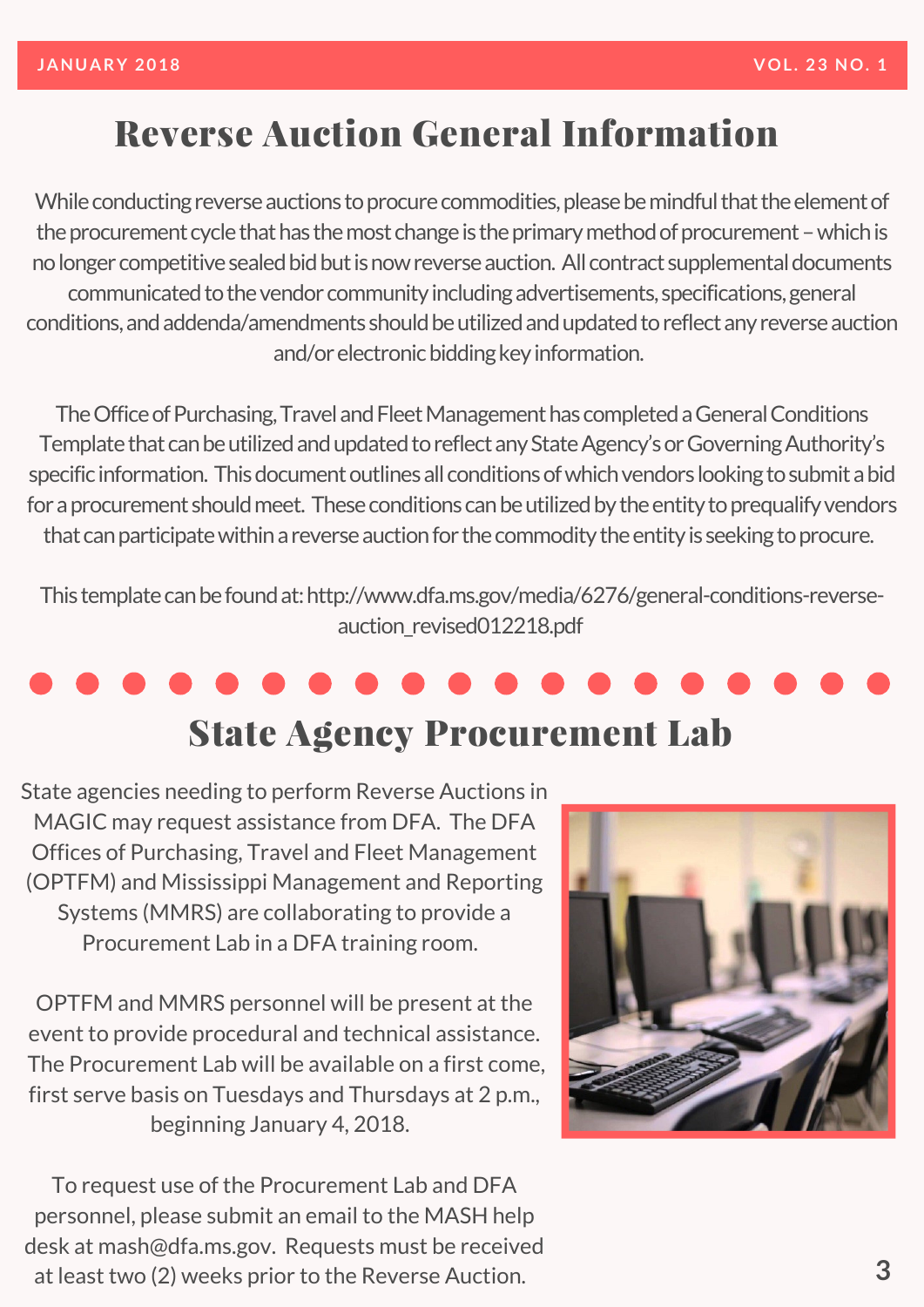#### Training Opportunities Available

Training is a great way to network with others and to learn new processes and procedures. The procurement and travel card programs have been thriving for some years now and many of our agencies on both card programs have had some turnover in cardholders since the agency's initial startup. Most trainings conducted by our office are due to the results of P-card/travel card review or during an agency's initial start-up. Trainings can occur at any time for a group of individuals within your entity. If your agency is interested in scheduling a procurement and/or a travel card training session, please feel free to reach out to the Procurement Card Coordinator, Jametta Gregory, at jametta.gregory@dfa.ms.gov or to the Travel Coordinator, Candice Hay, at candice.hay@dfa.ms.gov.

Travel Card Program Coordinator Information Needed Our current email list for travel card program coordinators has contact information that is no longer accurate and we need your help to ensure that we have the correct information on file. If you are a travel card program coordinator or alternate program coordinator, please complete the form located at this link: http://www.dfa.ms.gov/media/156 7/travelcardprogramcoordinatord esignation.pdf and send it back to Candice Hay at candice.hay@dfa.ms.gov by March 1, 2018. Thank you so much for your assistance in this matter.



### Office of Personal Service Contract Review

DFA is proud to welcome the Office of Personal Service Contract Review (OPSCR) to its ranks. OPSCR approves personal and professional service contracts involving the expenditures of funds in excess of Seventy-Five Thousand Dollars (\$75,000.00),as well as provides assistance to agencies regarding procurement issues. To learn more about this office, its functions, and PPRB meeting deadlines, please visit the office's website

**4** at: [http://www.dfa.ms.gov/dfa-offices/personal-service](http://www.dfa.ms.gov/dfa-offices/personal-service-contract-review/)contract-review/.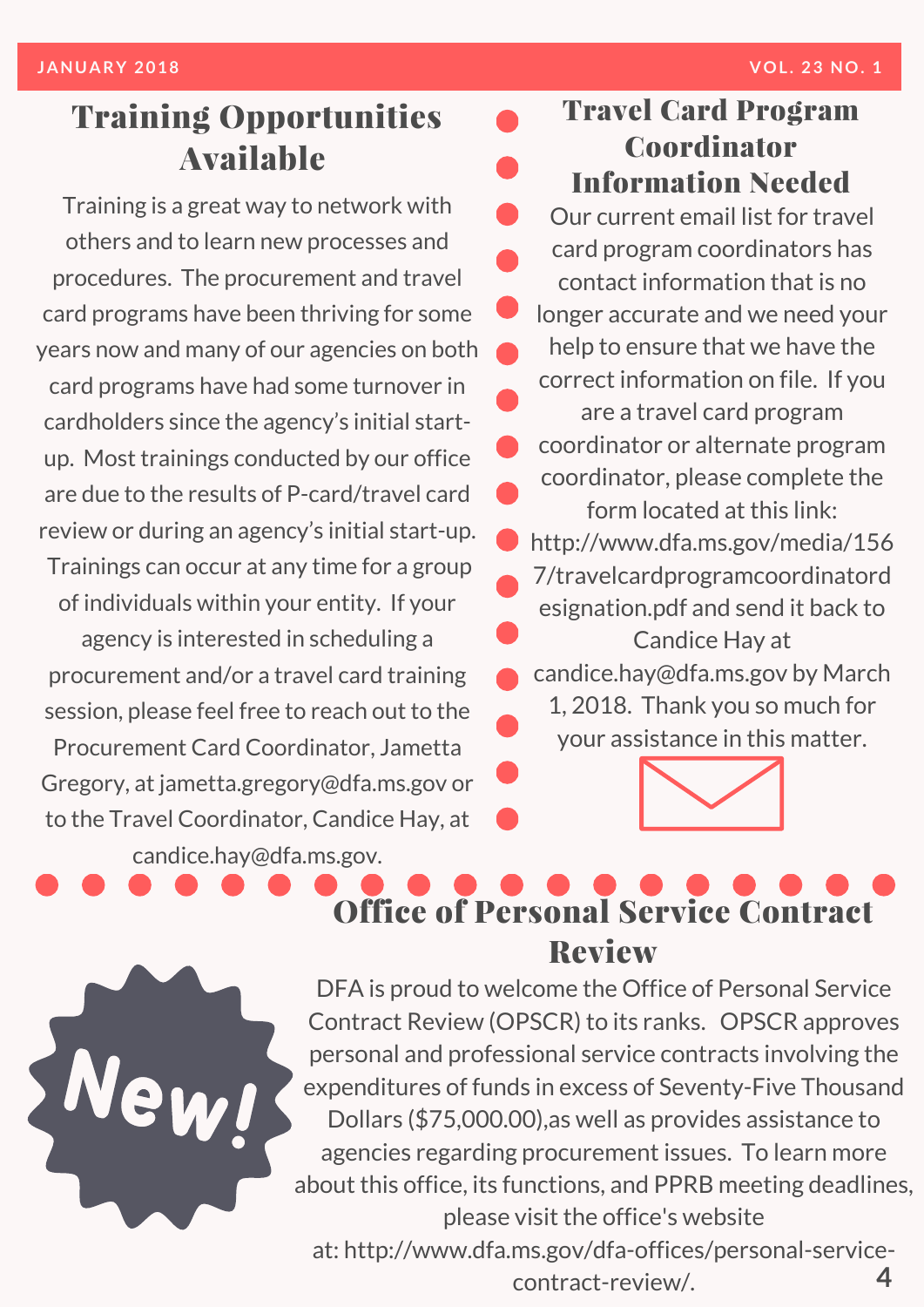#### 2018 Mileage Reimbursement Rate

Section 25-3-41, Mississippi Code of 1972, mandates that state officers and employees traveling on official state business in their private automobile be reimbursed at the same rate federal employees are reimbursed for official federal business in private automobiles.

The U.S. General Services Administration (GSA) website currently lists the following for Privately Owned Vehicles (POV) mileage reimbursement rates effective January 1, 2018. State officers and employees will be reimbursed at that same rate in compliance with Mississippi statutes.

> The rates are: If no Government owned vehicle available - \$0.545 If Government owned vehicle available - \$.18

For a history of previous mileage rates, please visit http://www.gsa.gov/portal/content/103969.

If you have any questions, please contact Symone Bounds at 601-359-9373 or via e-mail at symone.bounds@dfa.ms.gov.

Please update all applicable travel documents to reflect these changes. An updated Trip Optimizer System Calculator Spreadsheet and Travel Voucher can also be OPTFM website at this link: http://www.dfa.ms.gov/dfa-offices/purchasing-travel-and-fleet-management/purchasing-and-

travel/travel/.

Employee Spotlight

Erin Sandlin is a new Contract Analyst to the OPTFM team. Erin recently completed her MBA at Millsaps College where she also holds a Bachelor's in Public Management. She has experience in federal and commercial contracting in the engineering industry. Erin's hobbies include reading, painting, and playing with her two rescue dogs.



Christopher Statham is a new Contract Analyst to the OPTFM team. Chris graduated from the University of South Alabama with a degree in Business Administration. He is a Jiu Jitsu Practitioner. He has two daughters, Addilyn 7 and Raelah 13. In his spare time, he takes part in volunteer work for children's charities, church activities, the American Heart Association, Veterans organizations, We Defy Foundation, and Mission 22 .